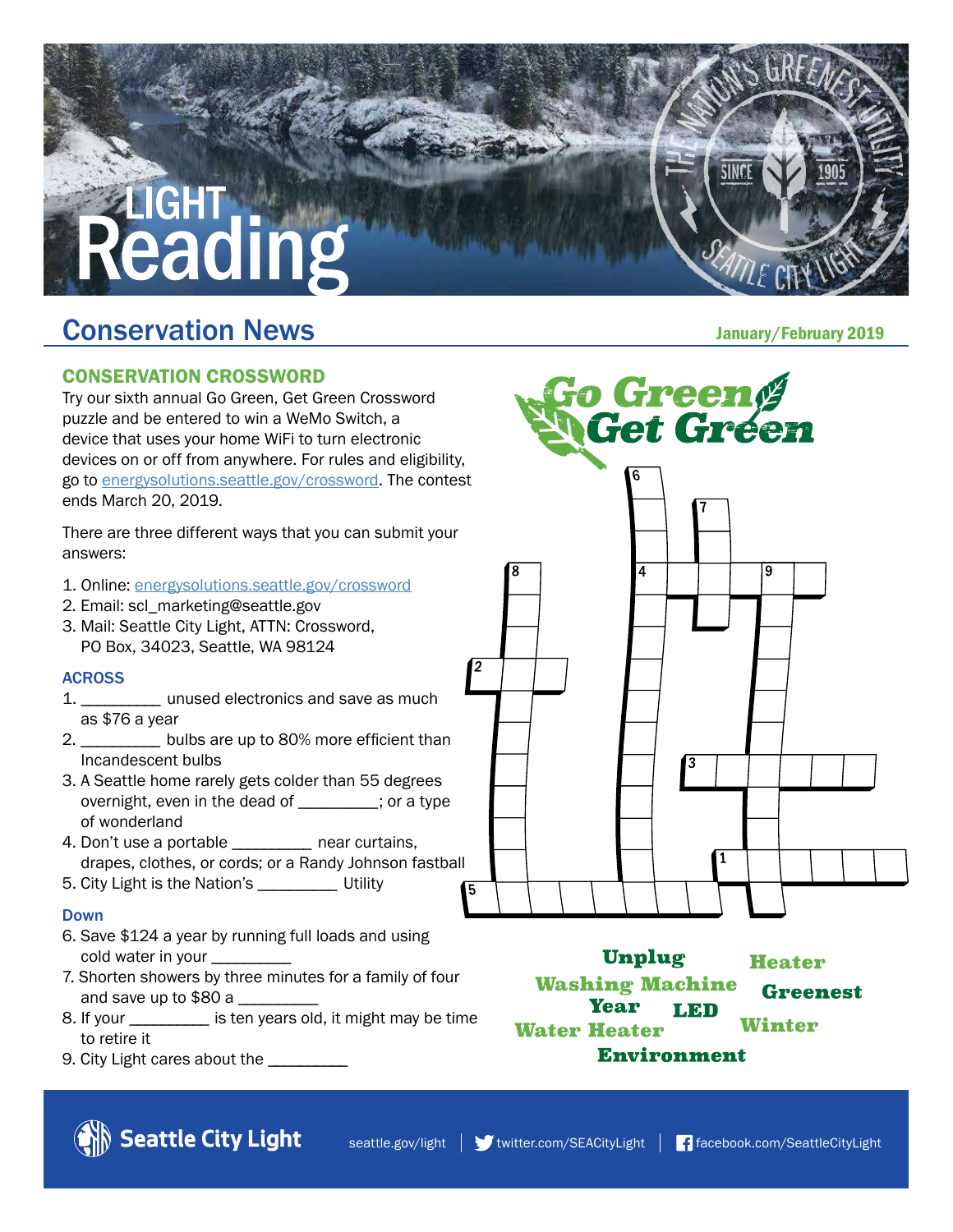#### THANK YOU FOR TAKING OUR SURVEY!

Thank you to those who participated in our recent Light Reading survey. Your responses will help us shape the stories and tips we will add to future issues. We have notified the recipients of the City Light thank you packs!

#### LET'S GET COOKING!

Our 2018 Cookin' with Kilowatts Cookbook goes beyond utilizing the traditional oven and stove. From chili in an Instant Pot to cake in a rice cooker, these creative, energyefficient and delicious recipes will keep your energy costs low.



Read the 2018 Cookin' with Kilowatts Cookbook at [energysolutions.seattle.gov/cookbook!](http://www.energysolutions.seattle.gov/cookbook)

#### PROJECT SHARE

City Light's Project Share is a customer-supported program that gives one-time emergency assistance grants to those in need. If you choose to donate to Project Share, your contribution could keep the lights on for your most vulnerable neighbors.

Want to help? Donate to Project Share online at [seattle.gov/light/ProjectShare/shareform.asp.](http://www.seattle.gov/light/ProjectShare/shareform.asp) You can also send in a check payable to Project Share at this address:

City of Seattle Treasury Services P.O. Box 34017 Seattle, WA 98124-101.

On behalf of City Light and Project Share recipients, thank you.

#### SAFETY TIP FROM THE FIELD

*"If you find yourself near a downed power line, don't walk or run… SHUFFLE! Keep your feet together and move at least 20 feet away. If a downed power line falls on your car, stay inside and call 911. Remember, never touch or approach a downed wire or anything in contact with the wire."*



-Ed Hill, City Light Energy Delivery Supervisor

#### WATCH FOR PHANTOM POWER!

#### **RENTER'S CORNER**

While electronics around your home can account for up for 15% of your household electricity usage, items with a standby setting can slowly use more energy than you may realize. This extra energy usage is called "Phantom Power." Here are a few tips to protect your energy bill from additional power users:

- Unplug any cell phone chargers or power adapters when not in use;
- Use a power strip as a central turn off point when you are done using equipment;
- Use a power strip for your computer and other equipment. This allows you to completely disconnect the power supply from the power source and eliminate standby power consumption.

For more money and energy-saving tips, visit [seattle.gov/light/renterscorner.](http://www.seattle.gov/light/renterscorner)



Seattle City Light crews are in these neighborhoods, working to provide reliable service:

- Arroyo/South Arbor Heights: installing underground conduits, vaults and streetlights to replace aging infrastructure;
- South Lake Union: installing vaults and conduits to connect customers with Denny Substation underground infrastructure;
- Pioneer Square: increasing electrical reliability and supporting alley restoration by replacing old, damaged underground conduits.

This is a partial list. For details go to [seattle.gov/light/atwork](http://www.seattle.gov/light/atwork) to access our map and learn about individual projects.

Seattle City Light 700 Fifth Avenue PO Box 34023 Seattle, WA 98124-4023 [seattle.gov/light](http://www.seattle.gov/light)

Questions, comments or suggestions? Call (206) 684-3000. Editor: Nathan MacDonald, nathan.macdonald@seattle.gov

Newsletter available in Spanish, Vietnamese, Chinese, Somali, Tagalog and Korean online or call (206) 684-3000.

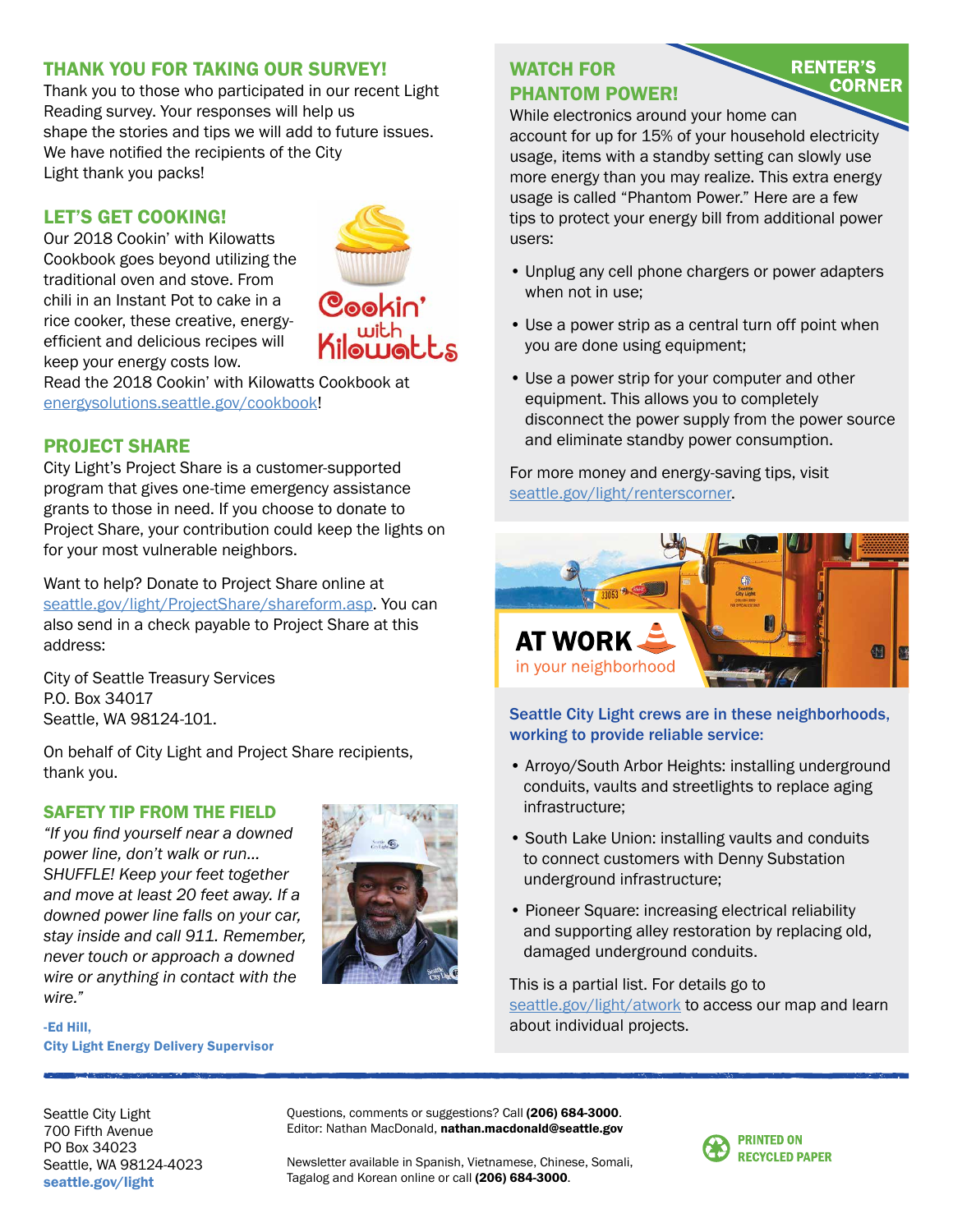# New rates. Still affordable.





\*Actually, all of these things cost more than \$3.77. Even with a rate increase, City Light is still one of the most affordable electric utilities in a major metropolitan area. Splurge on the poncho.